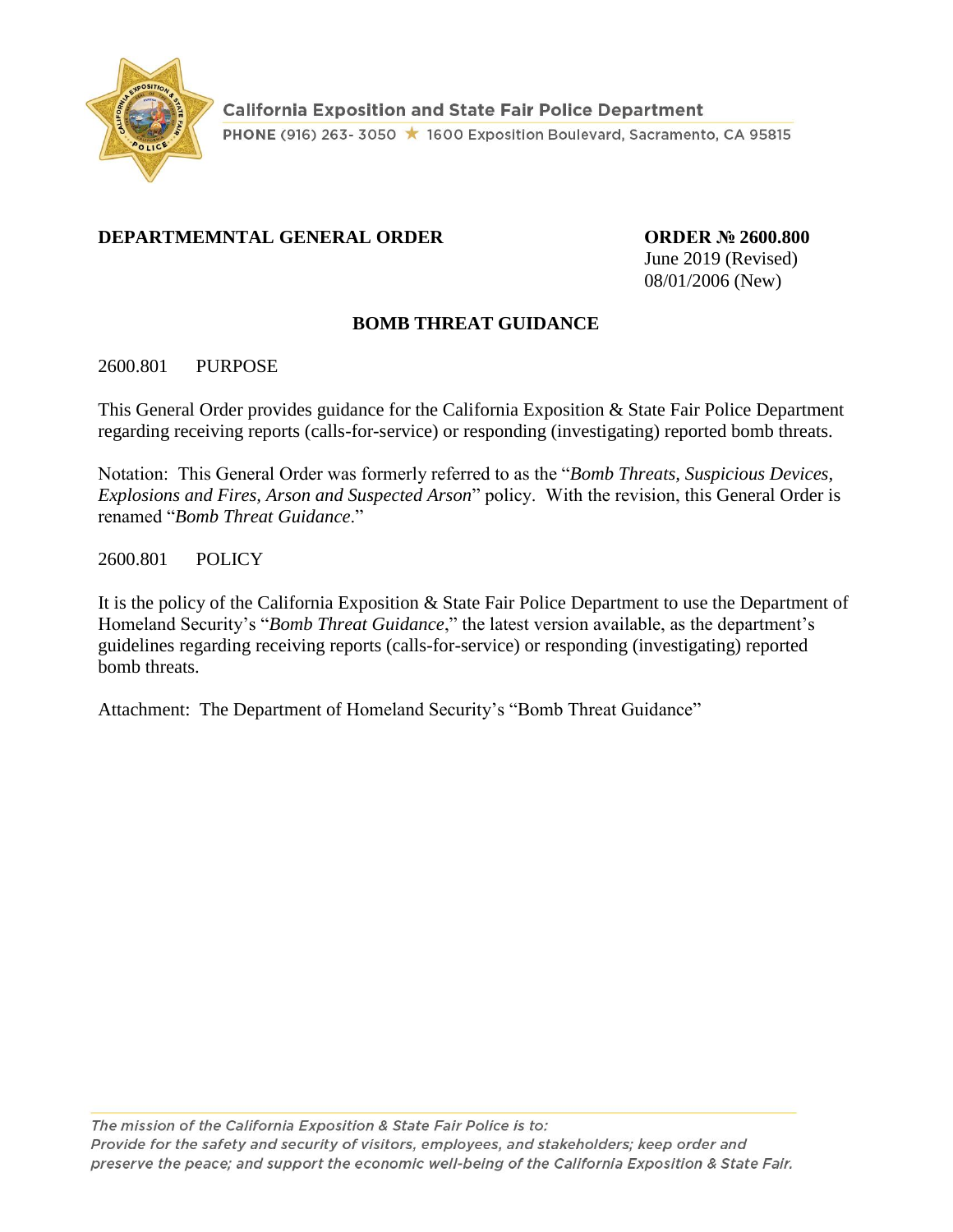### PRIOR TO THREAT



- Develop a Bomb Threat Response Plan
- Provide Bomb Threat Response Plan training to all personnel

# IF THREAT IS RECEIVED



 Conduct threat assessment Execute appropriate actions outlined in Bomb Threat Response Plan

# 1. Planning and Preparation

#### **Planning Considerations**

- Coordinate with local law enforcement and first responders to ensure smooth handling of a bomb threat
- Develop clear-cut primary and alternate levels of authority (referred to in this document as "Site Decision Maker(s)")
- Select Evacuation Teams and Search Teams
- Develop training plan
- Determine search procedures
- Designate control center locations
- Plan for emergency assistance (police, fire, etc.)
- Establish primary and alternate evacuation routes and assembly areas
- Establish evacuation signal(s)
- Develop a communications plan
- Determine procedures for accessing/shutting off and reactivating utilities

# **Preparation Considerations**

- Control building access
- Implement strict master key control
- Inspect incoming parcels
- Safeguard confidential material
- Keep exits unobstructed
- Ensure adequate internal/external emergency lighting
- Utilize electronic surveillance

# 2. Emergency Toolkit Contents

 *Items you may want to consider including in your Emergency Toolkit that will be taken to the Incident Command Post.* 

### **Building Facility**

- Complete set of master keys: coded to rooms and corresponding with a printed key list
- Blueprints and floor plans or site map of building
- Video, photographs, or CD depicting building interior and exterior

# **Emergency Response Plans**

- Copies of the Site Crisis Response Plan, Bomb Threat Plan, and Crisis Management Plan
- A list of the following phone numbers:
- Site Decision Maker(s)
- Police/Fire/Emergency Medical Services (EMS)
- Federal Bureau of Investigation (FBI)
- Bureau of Alcohol, Tobacco, Firearms and Explosives (ATF)
- Postal Inspector
- Nearest hospital
- Facility emergency names and phone numbers

### **Personnel Information**

- Building emergency response team member contact information and assignments
- List of personnel trained in CPR and/or first aid
- Updated list, with pictures if possible, of all staff/personnel
- Staff/visitors sign-in/out sheets that include names and dates; Include provision for staff/visitors transported to medical facilities
- List of staff with special needs and description of need
- Contact information for neighboring/contiguous buildings

### **Additional Emergency Action Resources**

- Reflective vests for building emergency response team members with identifying marks
- Bullhorn with charged batteries
- AM/FM portable radio
- Flashlights and batteries
- Local street and zone maps
- Clipboards
- Writing materials (legal pads, pens, pencils, markers)
- Plastic red/yellow tape for cordoning off areas

# 3. Receiving a Threat

# **Phoned Threat**

- **Remain calm and DO NOT HANG UP**
- If possible, signal other staff members to listen and notify Site Decision Maker(s) and authorities
- If the phone has a display, copy the number and/or letters on the window display
- Write down the exact wording of the threat
- Keep the caller on the line for as long as possible and use the Bomb Threat Checklist to gather as much information as you can
- Record, if possible
- Fill out the Bomb Threat Checklist immediately
- Be available for interviews with the building's emergency response team and law enforcement

# **Verbal Threat**

- If the perpetrator leaves, note which direction they went
- Notify the Site Decision Maker(s) and authorities
- Write down the threat exactly as it was communicated
- Note the description of the person who made the threat:
	- Name (if known) Race
	- Gender Type/color of clothing
	- Body size (height/weight) Hair and eye color
	- Distinguishing features Voice (loud, deep, accent, etc.)

### **Written Threat**

- Handle the document as little as possible
- Notify the Site Decision Maker(s) and authorities
- Rewrite the threat exactly as is on another sheet of paper and note the following:
	- Date/time/location document was found
- Any situations or conditions surrounding the discovery/ delivery
- Full names of any personnel who saw the threat
- Secure the original threat; **DO NOT** alter the item in any way
- If small/removable, place in a bag or envelope
- If large/stationary, secure the location

# **Emailed Threat**

- Leave the message open on the computer
- Notify the Site Decision Maker(s) and authorities
- Print, photograph, or copy the message and subject line; note the date and time

# 4. Threat Assessment

All threats should be carefully evaluated. One must consider the facts and the context, and then conclude whether there is a possible threat.

### **Low Risk**

**Lacks Realism: A threat that poses a minimum risk to the victim and public safety. Probable motive is to cause disruption.** 

• Threat is vague and indirect.

threat written on a wall).

• Threat is direct and feasible.

pointing to that possibility.

**really mean this!**").

- Information contained within the threat is inconsistent, implausible, or lacks detail.
- Caller is definitely known and has called numerous times. • The threat was discovered instead of delivered (e.g., a

**Medium Risk Increased Level of Realism: Threat that could be carried out,** 

• Wording in the threat suggests the perpetrator has given some thought on how the act will be carried out. May include indications of a possible place and time. • No strong indication the perpetrator has taken preparatory steps, although there may be some indirect reference

• Indication the perpetrator has details regarding the availability of components needed to construct a bomb. Increased specificity to the threat (e.g., "**I'm serious!**" or "**I** 

**High Risk Specific and Realistic: Threat appears to pose an immediate** 

• Threat is direct, specific, and realistic; may include names of possible victims, specific time, and location of device.

• Threat suggests concrete steps have been taken toward

• Perpetrator indicates they have practiced with a weapon or have had the intended victim(s) under surveillance.

**and serious danger to the safety of others.** 

• Perpetrator provides his/her identity.

carrying out the threat.

**although it may not appear entirely realistic.**